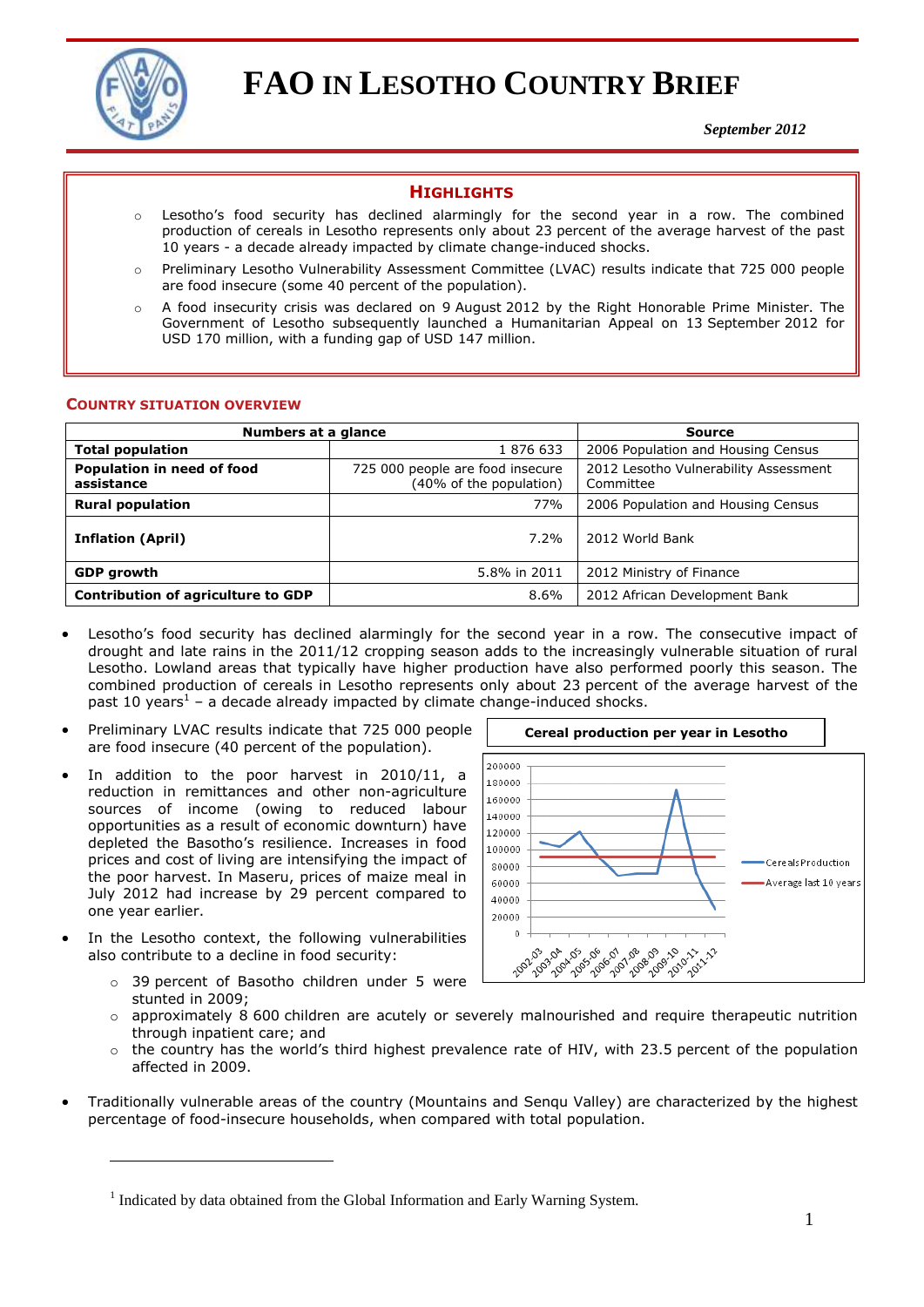The impact of this season's failed crop has also extended to the lowlands, with the breadbasket districts in the country (northern lowlands) presenting negligible production rates. This has increased the food-insecure population beyond previously recorded humanitarian crises in the country.

#### **AGRICULTURE SITUATION OVERVIEW**

- The three main food crops grown are: maize, wheat and sorghum. With on average 70–80 percent of total production, maize is the major cereal cultivated and preferred staple food, but not well suited to all the agro-ecological zones prevailing in Lesotho. Most maize is produced in the Lowlands (although planted all over the country), whereas wheat is mainly produced in the mountain areas.
- Agricultural production is hampered by:
	- o Lack of arable land: the proportion of arable land in Lesotho has declined from 13 percent to below 10 percent, as a result of urban encroachment, soil erosion and other forms of environmental degradation. In spite of this, more than 70 percent of the population depends on less than 10 percent of arable land.
	- o The unfavourable climate: increasingly untimely and irregular rainfalls, abnormal temperature patterns and drought frequently cause shocks to the agriculture sector.



- This is expected to worsen as a result of global climate change.
- Overreliance on rainfed agriculture: 99 percent of the total cultivated land is rainfed. About 90 percent of farmers practice rainfed subsistence agriculture, which is vulnerable to drought and erratic rains/temperatures. Water resources need to be optimized, increasing land under irrigation in order to improve the output and reduce dependency on rain. While water export is one of the main sources of revenue generation, a large number of small communities suffer from recurrent droughts.
- o Lack of investment in agriculture: only 3.5 percent of total Government spending went to agriculture between 2005 and 2009.
- o Lack of market infrastructure.
- o Severe land degradation: including severe soil erosion caused by water runoff and overgrazing. Lesotho, with an area of approximately 44 000 ha covered by forest, experienced the loss of an average 200 ha of forest per year between 1990 and 2010. This has caused the exacerbation of soil erosion, carbon loss and biodiversity degradation.
- o Lack of agricultural diversity and poor crop husbandry methods.
- o Lack of access to yield enhancing technologies and inputs.
- $\circ$  The HIV/AIDS pandemic: that is drastically reducing labour available for cultivation.
- Livestock contribution to GDP (4.1 percent) is almost double than crop (2.3 percent). Lack of investment for the development of strong commodity value chain and outbreaks of animal diseases are the major factors hampering this sector.

# **FAO'S EMERGENCY AND REHABILITATION PROGRAMME IN ACTION**

#### **Coordination**

The food security sector coordination structures have been recently strengthened with the establishment of the Food Security Sector Coordination Forum (FSSCF), co-chaired by the Ministry of Agriculture and Food Security, the Ministry of Forestry and Land Reclamation and secretary services provided by FAO-Lesotho. The objective of the FSSCF in Lesotho is to provide an action-oriented platform for bringing together national and international humanitarian and development partners to improve the timeliness and effectiveness of humanitarian and development assistance on the lives of food-insecure populations in Lesotho. In particular, it will help ensure coherent, integrated and coordinated responses that encompass sustainable food security and the preservation of natural resources, enhancing the resilience of communities in the short, medium and long terms.

FAO also provides secretary services to the Lesotho National Conservation Agriculture (CA) Task Force, chaired by the Ministry of Agriculture and Food Security. A national CA strategy is being developed, as well as CA curriculum in superior education. CA training materials for farmers are being developed by FAO in consultation with the Task Force.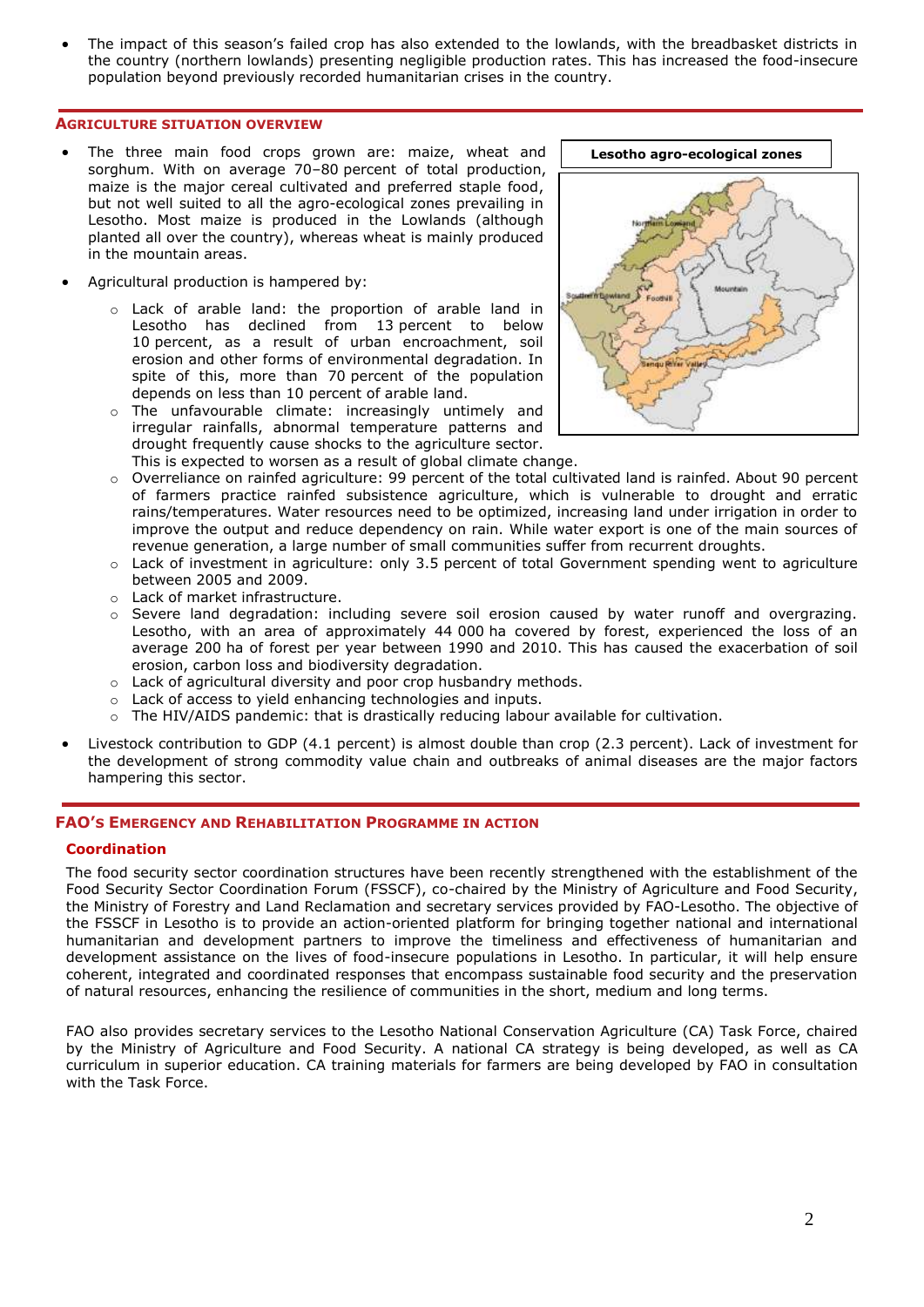# **FAO Lesotho Emergency and Rehabilitation Unit (ERU) Programme**

FAO ERU Lesotho has structured its programme around three main areas of intervention:

- **Sustainable production:** with an integrated range of climate change adapted and sustainable practices,
- such as CA, homestead gardening, integration of livestock and agriculture, watershed management and food preservation and nutrition.
- **Capacity development:** promotion of climate change adapted technologies among national, district and community stakeholders.
- **Information and analysis:** integrated analysis of food security challenges and vulnerabilities is enhanced and supports more effective evidence-based decision-making by relevant stakeholders.

#### **Current Operations**

FAO is currently promoting the following:



- **Conservation Agriculture (CA):** 10 800 households are receiving agricultural inputs and training to cultivate 0.5 ha of maize and beans under CA. All extension services in project areas distributed over the ten districts of the country are being trained on CA. Adapted methodological materials for training farmers are also being developed.
- **Homestead gardening:** 10 800 households are receiving vegetable seeds and training to improve home gardening production, as well as awareness on nutrition and food use.
- **Seed production:** bean and potato seed producers are being supported in the lowlands. Former beneficiaries of seed production projects are regularly supplying maize and bean seeds in FAO projects.
- **Information:** technical assistance in the improvement of monitoring and evaluation, and surveillance of livestock and agriculture information is being provided to the Ministry of Agriculture and Food Security.

# **Livestock**

Livestock interventions are focusing on improving animal health and surveillance systems across the country. An increased emphasis is being given to the integration of livestock and sustainable agriculture mainly through rangeland management and fodder production.

#### **PROJECT HIGHLIGHTS**

- All emergency and rehabilitation actions undertaken by FAO-Lesotho include adaptation measures through the promotion of CA and diversification of crops/improvement of diet through homestead gardening.
- FAO-Lesotho has designed a programme of sustained support to vulnerable households for three years, with special emphasis on continuous technical backstopping and effective training to ensure adequate adoption of new technologies.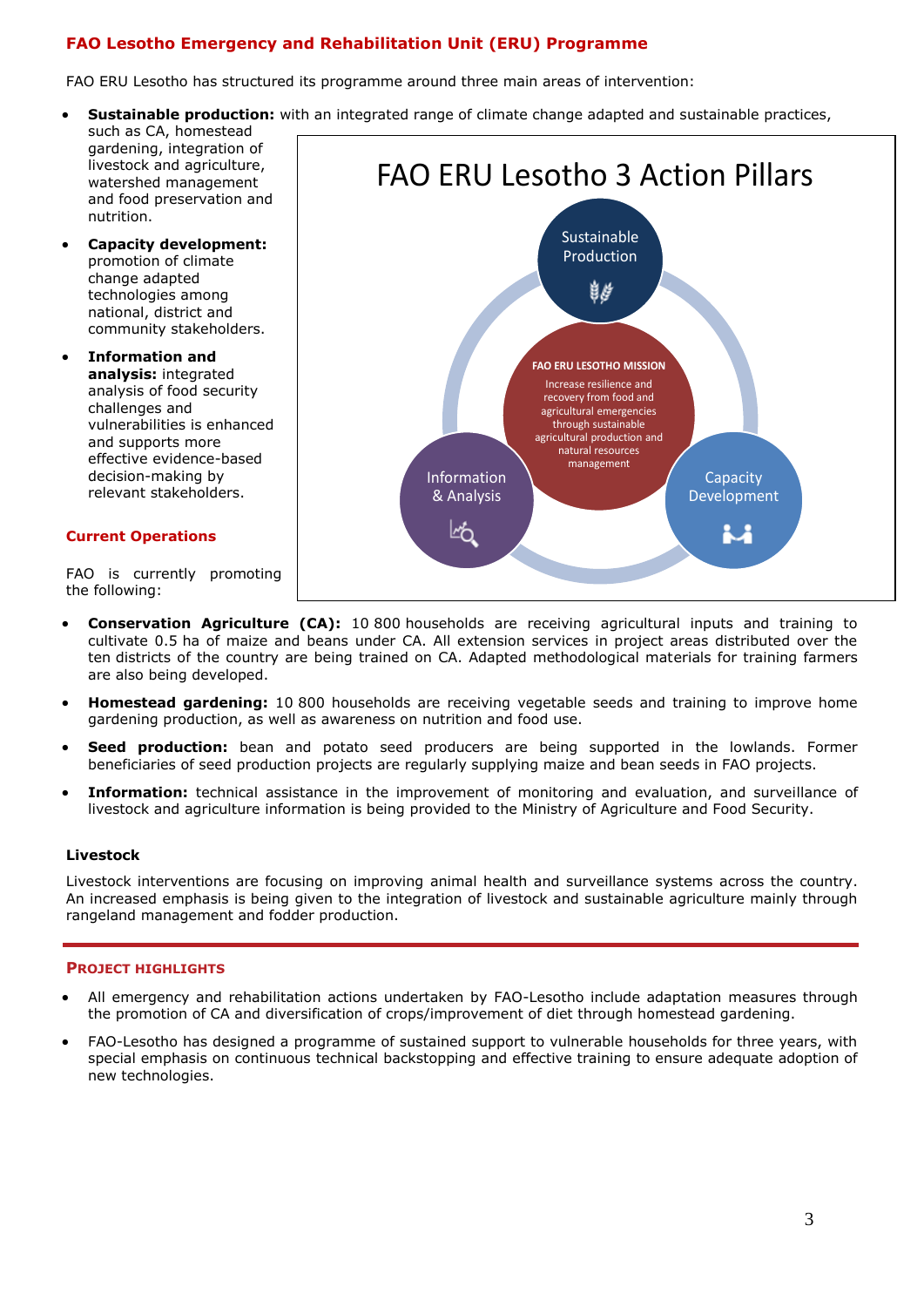# **FAO PROJECTS (ONGOING)**

| <b>Project title</b>                                                                                                         | <b>Project symbol</b> | Objective(s)                                                                                                                                                                                                                                                                 | <b>Project</b><br>start | <b>Project</b><br>end | <b>Funding</b><br>(USD) |
|------------------------------------------------------------------------------------------------------------------------------|-----------------------|------------------------------------------------------------------------------------------------------------------------------------------------------------------------------------------------------------------------------------------------------------------------------|-------------------------|-----------------------|-------------------------|
| Support to farming<br>households affected by<br>drought and late rains<br>in 2011/12 summer<br>cropping season               | OSRO/LES/203/CHA      | Emergency support provided to 6 500 vulnerable<br>farming households (32 500 people) whose<br>agriculture-based livelihoods were negatively<br>affected by cumulative impact of disasters,<br>particularly late onset of rains in 2011-12 and<br>excessive rains in 2010-11. | 26/08/10                | 25/02/2013            | 1 106 595               |
| Agricultural support to<br>households affected by<br>heavy rains in Lesotho                                                  | OSRO/LES/202/EC       | 5,000 food insecure households in the selected<br>flood areas have access to appropriate and<br>diverse range of vegetable and winter inputs and<br>training for improved production.                                                                                        | 16/04/2012              | 31/12/2013            | 660 000                 |
| Emergency assistance<br>to improve nutrition of<br>food insecure<br>households in the flood-<br>affected areas of<br>Lesotho | OSRO/LES/201/BEL      | To improve the nutrition of food insecure<br>households in the flood-affected areas of Berea,<br>Thaba Tseka, Mokhotlong and Qacha's Nek<br>districts.                                                                                                                       | 01/04/2012              | 31/01/2013            | 300 000                 |
| Strengthening rural<br>livelihoods severely<br>affected by climate<br>change-induced drought<br>in Lesotho                   | UNJP/LES/046/UNO      | Strengthening rural livelihoods severely affected<br>by climate change-induced drought in Lesotho<br>(Mafeteng, Maseru and Mohale's Hoek).                                                                                                                                   | 01/03/2011              | 28/02/2013            | 633 226                 |
| <b>GRAND TOTAL</b>                                                                                                           |                       |                                                                                                                                                                                                                                                                              |                         |                       | 2 699 821*              |

*\*This is the total budget for the timeframe of the current projects and not the annual budget.*

# **FAO PROJECTS (PIPELINE)**

| <b>Project title</b>                                                                                                                                                         | Objective(s)                                                                                                                                                                                                                                                                                                                                                            | <b>Funding required</b><br>(USD) |
|------------------------------------------------------------------------------------------------------------------------------------------------------------------------------|-------------------------------------------------------------------------------------------------------------------------------------------------------------------------------------------------------------------------------------------------------------------------------------------------------------------------------------------------------------------------|----------------------------------|
| Support to farming<br>households affected by<br>drought and late rains in<br>Lesotho (Phase 1: 2012-<br>2013 summer cropping<br>season)                                      | Restore<br>production capacity through<br>crop<br>(conservation<br>sustainable<br>techniques<br>diversify food production<br>agriculture),<br>and<br>improve<br>nutritional<br>quality intake<br>(home<br>gardening/nutrition) of 21 000 households in the<br>most food-insecure districts of Lesotho (2012-<br>$2013$ ).                                               | 4 200 000*                       |
| Support productive<br>safety nets for<br>vulnerable households<br>and integrate into the<br>broader social protection<br>system                                              | quality<br>Improve<br>nutritional<br>intake<br>of<br>4 000 households among the poorest groups as<br>per national information system for social<br>assistance through the provision of adapted food<br>production means at the household level (i.e.<br>home gardening production inputs), production<br>technical knowledge and through nutritional<br>awareness.      | 500 000                          |
| Support animal disease<br>control and manage crop<br>livestock interactions to<br>improve livestock<br>productivity while<br>reducing land<br>degradation                    | Prevent the loss of livestock from diseases<br>exacerbated by reduction of access to forage and<br>adequate complements; protect public health<br>from the consumption of contaminated animals;<br>promote the use of integration techniques to<br>improve<br>efficiencies<br>between<br>agriculture,<br>livestock production and preservation of natural<br>resources. | 400 000                          |
| Technical support in<br>disaster risk reduction<br>mainstreaming and<br>integration of natural<br>resources management<br>at policy and<br>programmatic levels in<br>Lesotho | Integrate in agriculture and food security policy<br>reduction<br>programmes<br>disaster<br>risk<br>and<br>mainstreamed actions and natural resources<br>related aspects, including internal dissemination<br>and awareness among extension staff.                                                                                                                      | 200 000                          |
| Improvement and<br>coordination of<br>monitoring and<br>evaluation systems of<br>agriculture and natural<br>resources management                                             | quality,<br>Improve<br>timely<br>and<br>harmonized<br>availability of data generated by MoAFS and<br>MFLR to ensure coordinated analysis: and<br>enhance the monitoring and evaluation capacity<br>in order to track the impact of Ministry policies in<br>the field.                                                                                                   | 200 000                          |
| <b>GRAND TOTAL</b>                                                                                                                                                           |                                                                                                                                                                                                                                                                                                                                                                         | 5 500 000                        |

*\*The Central Emergency Response Fund has allocated up to USD 1 106 595 in funding for this project, leaving an unmet funding requirement of USD 3 093 405.*